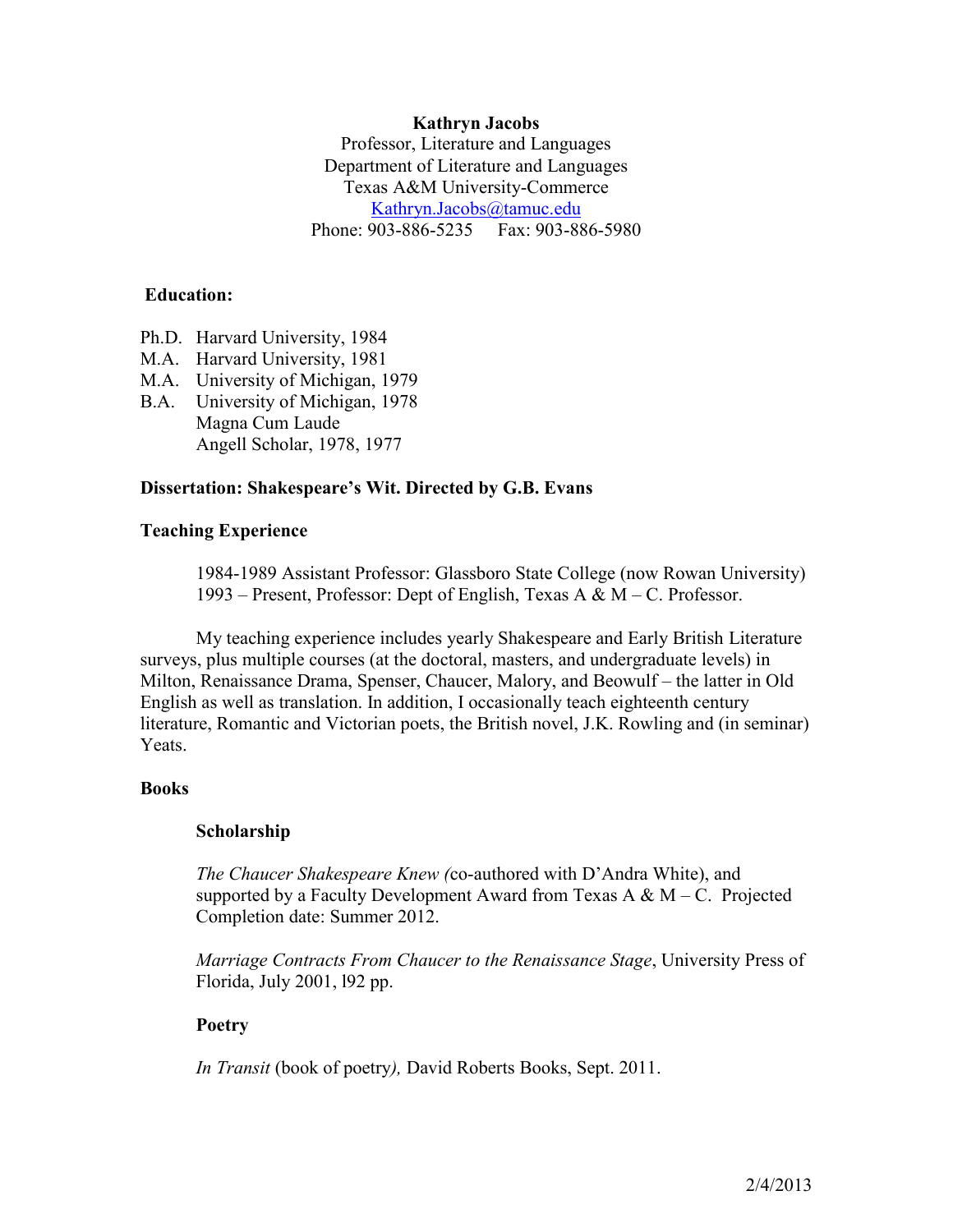*Signs and Portents* (poetry chapbook), Finishing Line Press, March 2011.

*Signs of Our Time* (poetry chapbook), Pudding House Press. Sept. 2009.

*Advice Column* (poetry chapbook), Finishing Line Press, Nov. 2008.

#### **Articles Published**

"Rowling, J[oanne] K[athleen]" (review). *Women in Science Fiction and Fantasy.*  ed. Robin Reid. Greenwood Press: Westport, Connecticut, 2009; 267-8.

"The Rapist of the Wife of Bath's Tale*" Mediaevalia* 29.2 2008.

"Female Mourning and Tragedy in Medieval and Renaisssance Drama: From the Raising of Lazarus to 'King Lear,' by Katharine Goodland" (review). In *Comparative Drama* 41.1 (Spring) 2007; 111-115.

"A Year in the Life of Shakespeare: 1599, James Shapiro" (review). In *Texas Theatre Journal* 3.1 (January) 2007; 92-95.

"Harry: Is that Potter, Percy or Plantaganet?" *Journal of Shakespeare And Appropriation.* Spring 2006.

Twins and the Academic Career." *Parenting and Professing: Balancing Family Work with an Academic Career."* ed. Rachel Hile Bassett. Nashville: Vanderbilt University Press, 2005.

Panek,, Jennifer: Widows and Suitors in Early Modern English Comedy. Cambridge: Cambridge UP, 2004." Review of *Widows and Suitors. Early Modern Literary Studies* 11.2 (September) 2005.

Mate or Mother: Positioning Creseyde Among Chaucer's Widows." *New Perspectives on Criseyde*. Ed Cindy L. Vitto and Marcia Smith Marzec. Pegassus Press: Ashville, N.C. 2004; 59-73 (my copy arrived in 2005)

Geoffrey Chaucer," "John Gower," and "Giovanni Boccaccio" in *the Late Medieval Age of Crisis and Renewal 1300-1500*. ed. Clayton J. Drees, Greenwood Press 2001; 51-53, 99-101, 196-198.

*"The Odyssey of Anthony Hecht, Notes on Contemporary Literature* (September 2001).

"Shakespeare's Much Ado About Nothing 5.4109-118." *The Explicator* 60.2 (winter, 2001).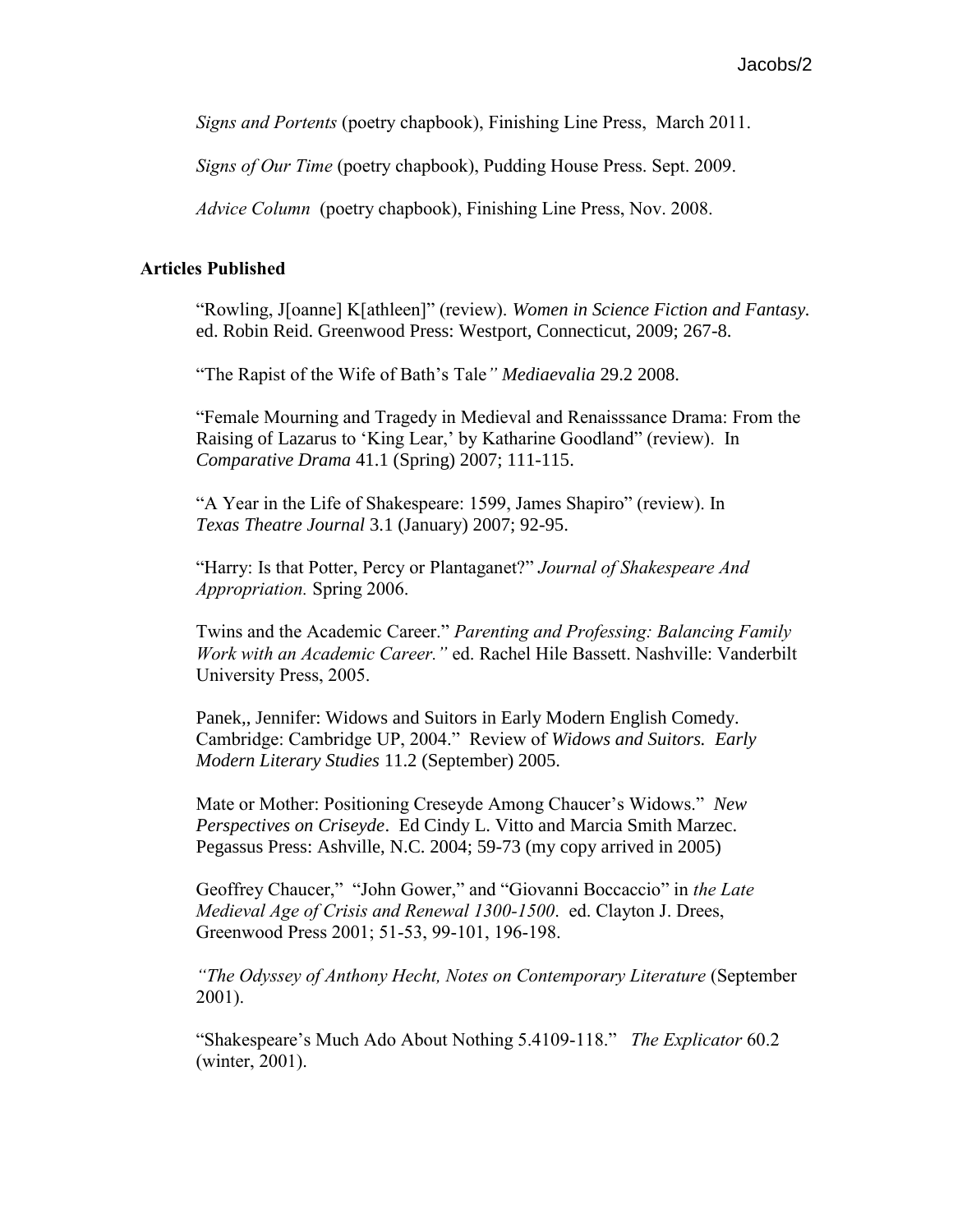"How Not to Shed Tears, and What to Do, Instead: James Merrill," *The Midwest Quarterly* XLII (spring, 2001), 334-345.

"Extra-Marital Contracts in the *Canterbury Tales*." *Publications of the Medieval Association of the Midwest* 6 (l999)*, 25-33.* 

"Marriage and Property in the *Canterbury Tales." Mediaevalia* 22.2 (l999), 245- 265.

"Anthony Hecht's "Ghost in the Martini," *Explicator* 58.1 (fall, l999).

"James Merrill and the Meditative Tradition," *Christianity and Literature*," 45 (1996), 387-399.

"Rewriting the Marital Contract: Adultery in the *Canterbury Tales*." *Chaucer Review* 29 (1995), 337-347.

"The Marriage Contract of the *Franklin's Tale*: The Remaking of Society." *Chaucer Review* 20 1985.

# **Poetry Published**

"Contours*" Raintown Review* (forthcoming summer 2011).

"The Lump Ponders" and "Slapping Babies," *Orbis* (forthcoming summer, 2011).

"Closing Ranks" *Poetry South (*forthcoming).

"Like Lepers" *Aries Journal of Creative Expression* (April, 2011).

"Custard Cow," *Wild Violet* VII.3 March, 2011.

"Little Kathryn Takes the Podium," "For God Sake Wake This Man," and "Bionic Butterfly," *Danse Macabre* December 2010.

"Art Appreciation," "Sleeping In," and "Botticelli My Way," *Snakeskin Poetry Magazine* (forthcoming). Cover design of issue from 'Botticelli My Way.'

"Falling Through the Cracks," *Loch Raven Review* Summer, 2010.

"Decidedly Bad Date," *Danse Macabre* August 2010.

"Wife," *Whiskey Island* Fall, 2010.

"The Lump Ponders" and "Re Slapping Babies," *Orbis* (forthcoming*).*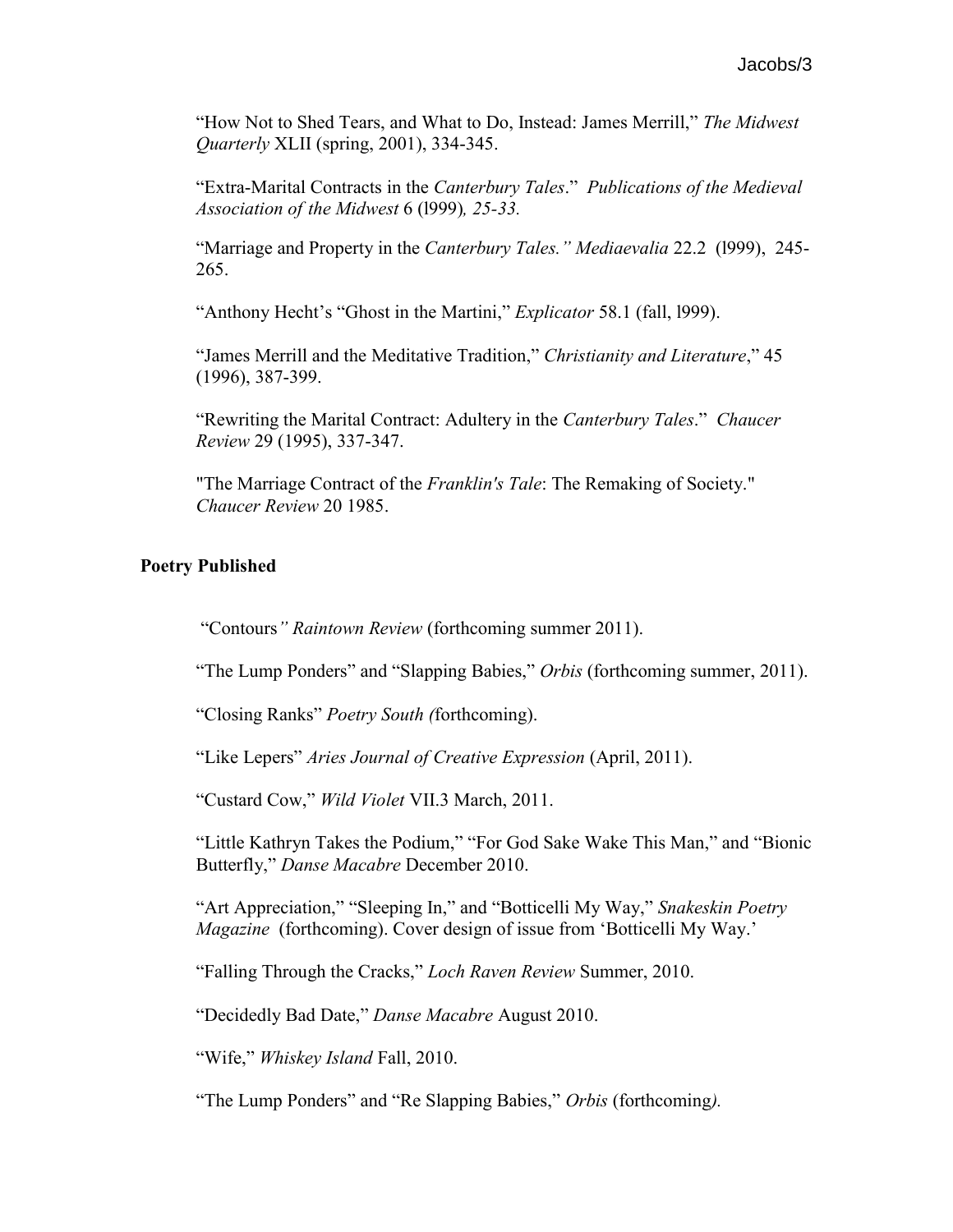"Camping," "Sunday Morning," And "Safe," *Voices On the Wind* 41, 2010.

"In Memory of Stars," "Tunnel Vision," *Voices On the Wind* 42, 2010.

"Southwest Airlines," *Light Quarterly* (forthcoming).

"Custard Cow*" Wild Violet,* Vii.3 2010.

"Last Twin," "Just Try Harder," *Shattercolors* Literary Review July, 2010.

*Five Poems*: "Following the Rules," "Tender Mercies," "Science Symposium," "Leader of the Band," and "Sea Change," *Eclectic Muse,* December 2009.

"First Melt," *New Formalist* Spring 2010.

"Hair Crimes," "Compacted Lives" and "For All Those Listening," *Pulse* Spring 2010.

"Cream" *Up and Under* 2010.

"Rainfall" *Deronda Review* (forthcoming).

"Smirk," *Dark Horse* Fall, 2009.

"Point Made" and "Pebbles" *Snakeskin* Aug. 2009.

"Road Trip," *Main Channel Voices,* 5.4, Fall 2009.

"When You Weren't There" and "When Talking of Divorce" *Voices on the Wind*  38 (fall) 2009.

"And They're Still With Us" and "Screams," *Danse Macabre* 284.8 October, 2009. "No Manna," November 2009.

"A Man I Once Knew," "Survivor's Guilt," and "Vote For Catastrophe" in *The Recusant,"* Summer, 2009.

"Trust Your Ears," and "Heard Fireworks are Sweeter," *Wild Goose Poetry Review* 4.2. Summer, 2009.

"In Memory of Raymond," "Survivor's Guilt," "Time to Smile," and "Moving In," *The Road Not Taken: A Journal of Formal Poetry* Summer, 2009.

"Sales Pitch" and "The Cactus," in *Nth Position* Summer, 2009.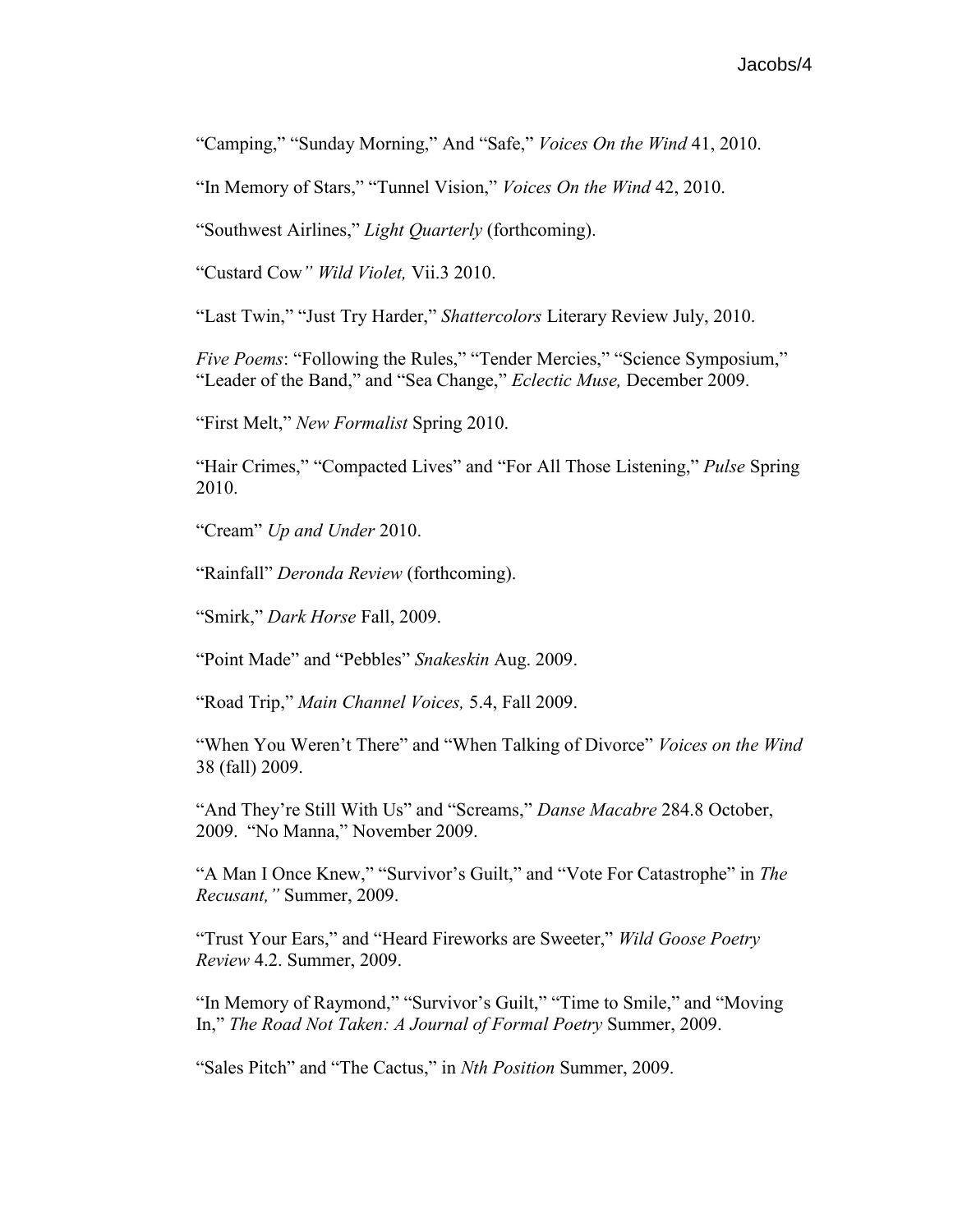# Jacobs/5

"Caressing Turtles," *Fourteen,* issue 8, August, 2009.

"Homecoming," *The Same* 7.1-2 Summer, 2009.

"Cars and Love Don't Mix," *Sliptongue* Summer, 2009.

"Limiting the Damage," *Mannequin Envy* Summer, 2009

"At the Convention of Disabled Veterans," *Xavier Review* Spring 2009.

"Medieval Thinking" and "Muse Wanted," *Lucid Rhythms* 1, 2009

"Concerning the 'Negative Human-Bear Reactions' So Deeply Mourned By the New York Times." *Poetsespresso* Aug/Sept 2009.

"Sliding Door" and "On the Beach" *Descant* 48, 2009.

"Ripples, The True Story." *The 2008 Chaffin.* 

"Wishful Thinking," *Decanto,* February 2008.

"Below the Belt," *Decanto,* April 2008.

 Featured Five Poet: "Think No Evil," "Flying Lessons," New Math," "Act Eleven," "Settling Accounts." *Quantum Leap* 42, May 2008.

"Spring, Maybe" *Candelabrum* (UK) April, 2008.

"Refuting Millay," *Candelabrum* (UK) October, 2008.

"The Keeper" *Slant* May 2008.

Two Poems: "Pausing Briefly," "Hungry," *Mezzo Cammin* Volume III.1.

"Grasshoppers Are Smarter" *Lucid Rhythms* April, 2008

"A Word to the Wise" *Review* April 2008

Two Poems: "Polar Bear," "The Man Who Wouldn't Die," "Virtual Reality" *Trellis* Spring 2008.

"On the Platform" *Acumen* (UK) 61, Summer 2008.

"Palm Trees" *Wild Goose Review* III.i.

"Damaged Goods" *New Formalist* VIII.i. Summer, 2008.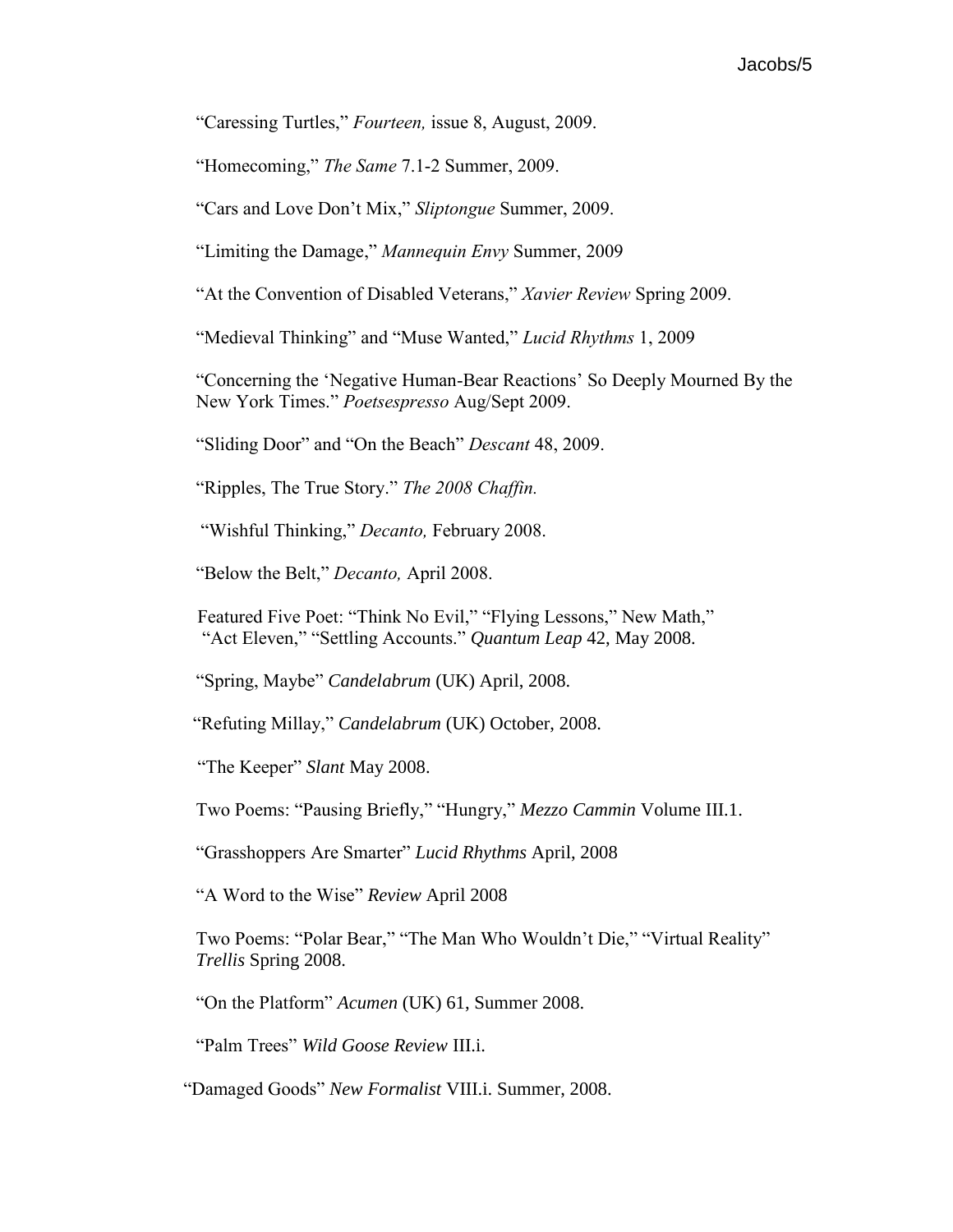Four Poems "Re Being Hit By Trucks, "Re Being Hit By Trucks," "In the Mind's Eye," "Closing In," *Washington Literary Review* Summer 2008.

Three Poems: "Educating Ray," "Rinds," "Tender Mercies," *Wordgathering* June, 2008.

"Explanations Don't Help" *14by14* April 2008.

*Beaver's Choice, Three Poems:* "Global Maps," "Tin Woodman," "Musical Dead."

"Misfire." *Barefoot Muse* June 2008.

"The Dancer" *The Interpreter's House* (UK) October, 2008.

"When Explanations Don't Help" *Ibbetson Magazine*, September, 2008.

"Jack in the Box" *Ship of Fools* 62, 2008.

"Quitting Time" *Main Channel Voices* Fall, 2008.

Five Poems: "Lightning Strikes Twice" "Choosing Your Muse" "Soldiers at DFW Airport," "Jalopy" "After a Death," *Road Not Taken: A Journal of Formal Verse* Autumn 2008.

Two Poems: "Night Scurries," "the Atlantic" *The Eclectic Muse* 14 December, 2008.

"Phoenix Martian Lander" *New Verse July* 26<sup>th</sup>, 2008.

"In A Black and White World," *The Barefoot Muse," December 2007.* 

Five Poems: "To A Different Drummer," "A Clean Break," "Armageddon," "Calling the Shots," and "Our Daily Bread" in *The Eclectic Muse 13 (December) 2007.*

Two Poems: **"**Schooling Raymond" and "Amputee," *Deronda Review* February, 2008.

**"**Wishful Thinking," *Decanto* February 2008

"Picking Up the Pieces" (*Acumen* 57 (January) 2007; 46.

"Malpractice" *Candelabrum Poetry Magazine* XII.5 (April) 2007; 10

"The Way of All Flesh," *The New Formalist* VII.2 (Fall) 2007; 18. <http://www.formalpoetry.com/> (on line now; also in their next and last print edition, in 2008).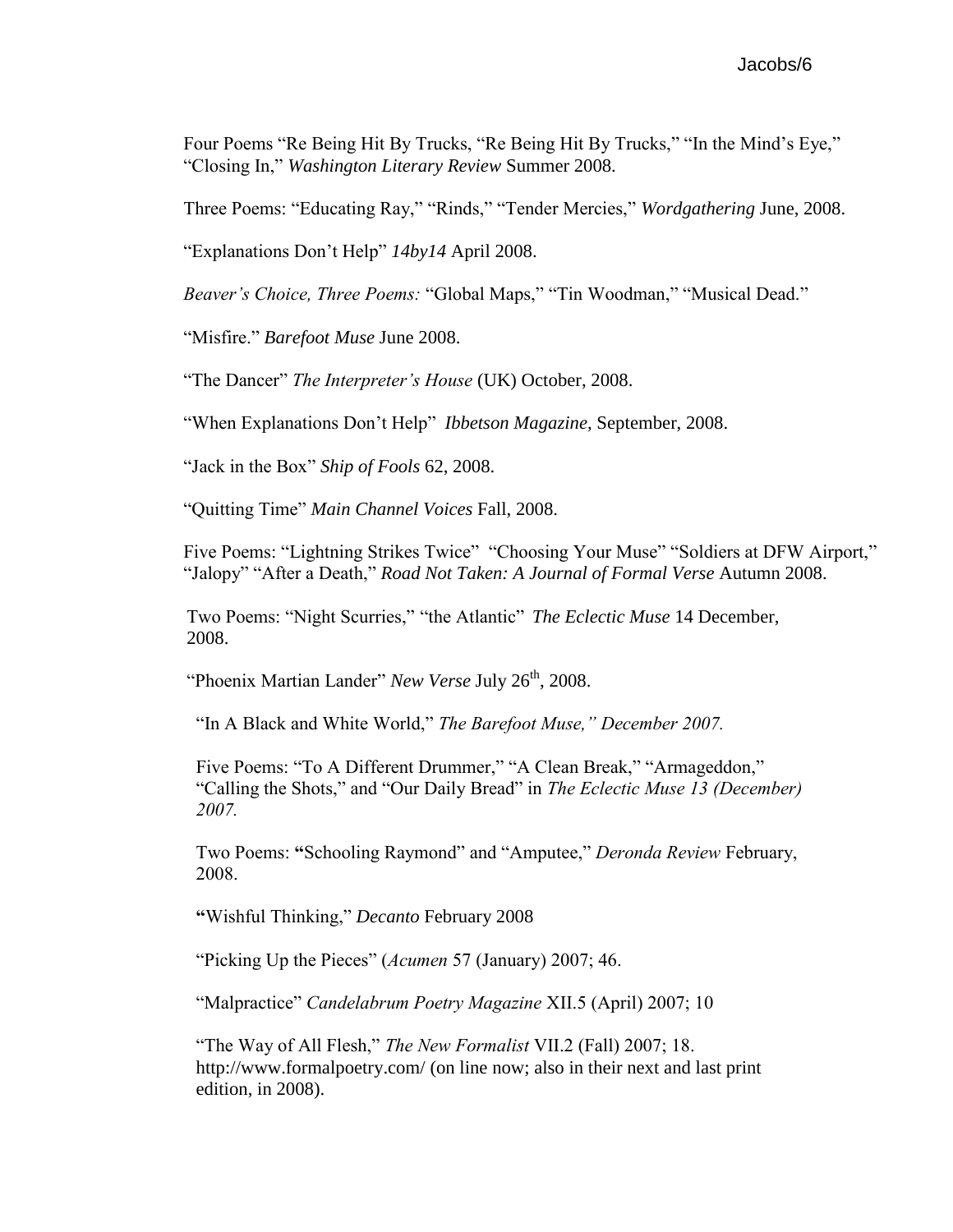Three Poems: "Sleep, Reinterpreted, "Spring, Maybe" and "Pulling Through," *Mezzo Cammin* 2.1 (Spring) 2007. Online journal mezzocammin.com

"On the Job," "Memories," and "The Master," *Pulse Literary* Journal 2007. Online journal<http://www.heartsoundspress.com/>

"Discourse on Drowning," *Quantum Leap* 28 (April) 2007; 30.

For the Love of Squirrels," "Laying Up," and "That Rare Grin: A Pastoral," *Poetry Midwest* 18 (Winter) 2007. Online journal http://poetrymidwest.blogspot.com/

"Lake Birds," "Forgetting," and "The Boy Who Loved Pigeons," *Poetry Midwest* Summer (2007), 96, 97, 98. Online journal http://poetrymidwest.blogspot.com/

"The Perfect Lie," *Measure, An Annual Review of Formal Poetry* II 2007; 128.

"The Garage," *Contemporary Rhyme* 4.4 (Fall) 2007. Online journal http://www.contemporaryrhyme.com/

"Think Musicals, Add Salt," and "Keeping Up Appearances," *Poetic Hours* 29 (Autumn) 2007; 19, 24.

"Twenty-First Century Saint," *Texas Poetry Review* Spring 2006.

**"**More Than an Arm" *Candelabrum* (United Kingdom), XI.2 (2002).

"Puppylove" *Candelabrum* (United Kingdom) XI.4 (2002).

**"**Horse to Horse" and "Anthill," (poems) *New Texas '98* 132-134.

"Beached" (poem) *Mobius: The Poetry Magazine*. May, 1997.

"Spider-Web" ELF: *Eclectic Literary Forum* 6 (Summer 1996).

"The Weed" *ELF: Eclectic Literary Forum 4* (December 1994),37.

"Honest" and "Witness" *The Poet's Pen*, June 1994.

"The Cosmic Shrug" *Poetry Motel*, May 1994 (wall-paper series).

"The God Within," *Eclectic Literary Forum,* 2 (Winter l992), 27.

# **Presentations**

"Shakespeare's Queen Katherine: Chaucer's Griselde On Stage," at *International*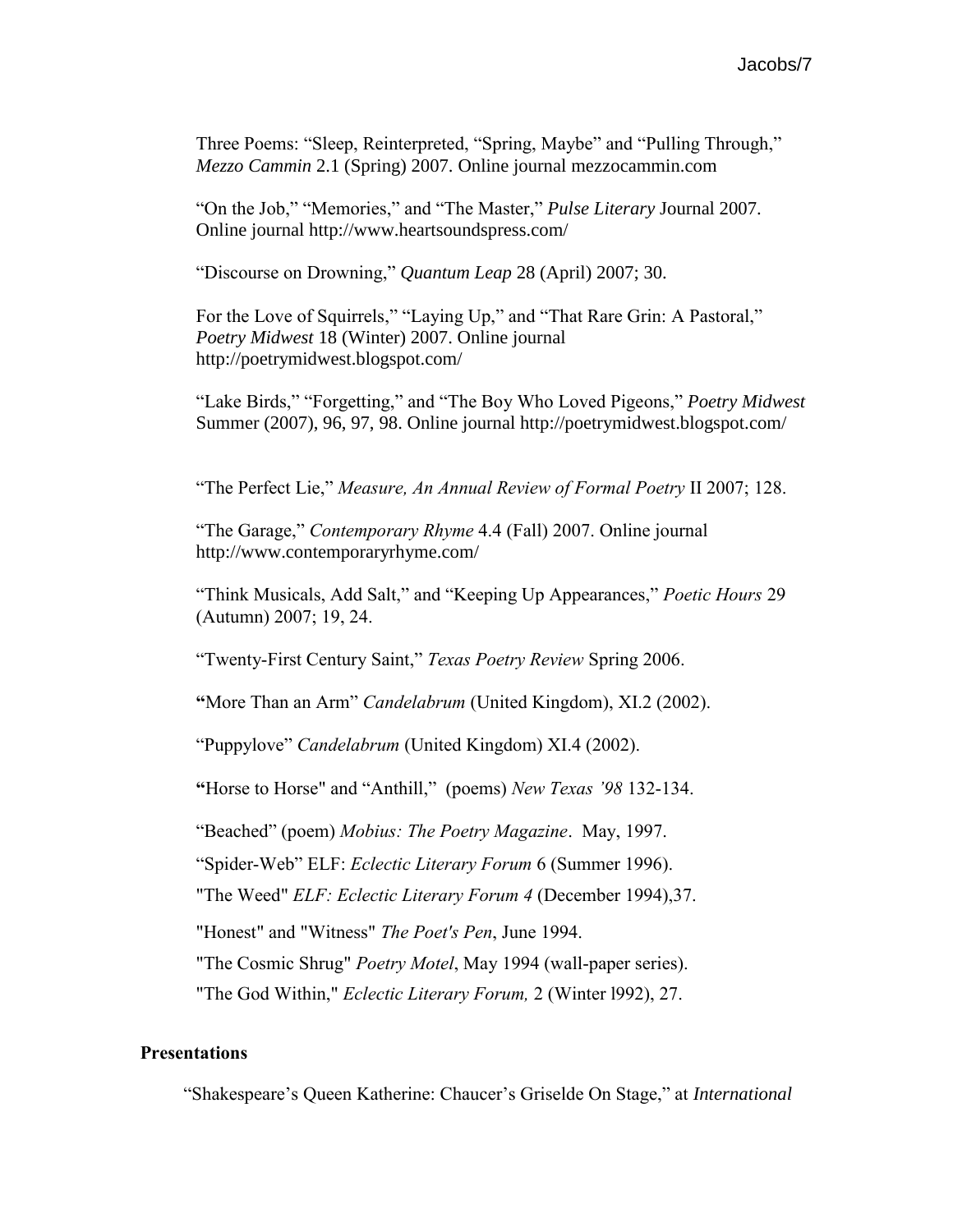*Congress of Medieval Studies* May 7, 2009.

**Selections From Three Volumes**," (poetry). South Central Modern Language Association "Regional Poets Session 1" San Antonio, TX. November 7<sup>th</sup>, J Gery (who ran the session) had 15 submissions from which to choose. I read selections from three volumes of poetry (one out, one in process, and one under submission).

**"Selections from** *Advice Column* **and More***"* (poetry) Texas Association of Creative Writing Teachers (TACT) September  $26<sup>th</sup>$ , 2008 San Angelo, Texas.

"Bridging the Medieval/Renaissance Divide, Four Hundred Years Later" *42nd International Congress of Medieval Studies May 10-13, 2007.*

"Unlikely Sympathies: The Rapist of the *Wife's Tale*." In 41st *International Congress on Medieval Studie*s, Kalamazoo, Michigan. May 5, 2006.

Chaucer and Shakespearean Romance." In 40<sup>th</sup> International Congress on Medieval Studies, Kalamazoo, Michigan. May 5th, 2005.

"Abusing the Middle Ages: Jonson on Shakespeare's Chaucer." *International Congress for Medieval Studies* May 8, 2004

"Harry: Potter, Percy or Plantagenet?" The Influence of Shakespeare's History Cycle on J.K. Rowling." EGAD September 17<sup>th</sup>, 2004.

"Shakespeare's Warriors, Chaucer's Legacy," *International Congress of Medieval Studies,* Kalamzoo Michigan, May 4 2002.

"The Unacknowledged Influence: Chaucer Figures on Shakespeare's Stage," *New Chaucer Society, Boulder, Colorado, July 19, 2002.*

"Social Protests against Marital Reforms Reflected on the Renaissance Stage*," Shakespeare Association of America*, Session Thirteen, Quebec, Canada, April 7 2000.

"'Who was the mooste fre?' The Liberal Ideal on the Shakespearean Stage*," International Congress on Medieval Studies*, Kalamazoo, May 7 2000.

"The Marriage Sacrament in Chaucer's Merchant's Tale," *International Congress on Medieval Studies*, Kalamazoo, Michigan, May 7, l999

"The Trailing Spouse in the Medieval Mystery Plays," Barrus Lecture, Commerce, April 26 l999.

"Liberality or Waste in Timon of Athens: Shakespeare in the Middle*," Shakespeare Association of America* Session One, San Francisco, California, April 1' 1999.

"The Trailing Spouse: Marriage in the Mystery Cycles," *SEMA* Decatur, Georgia, October 1998.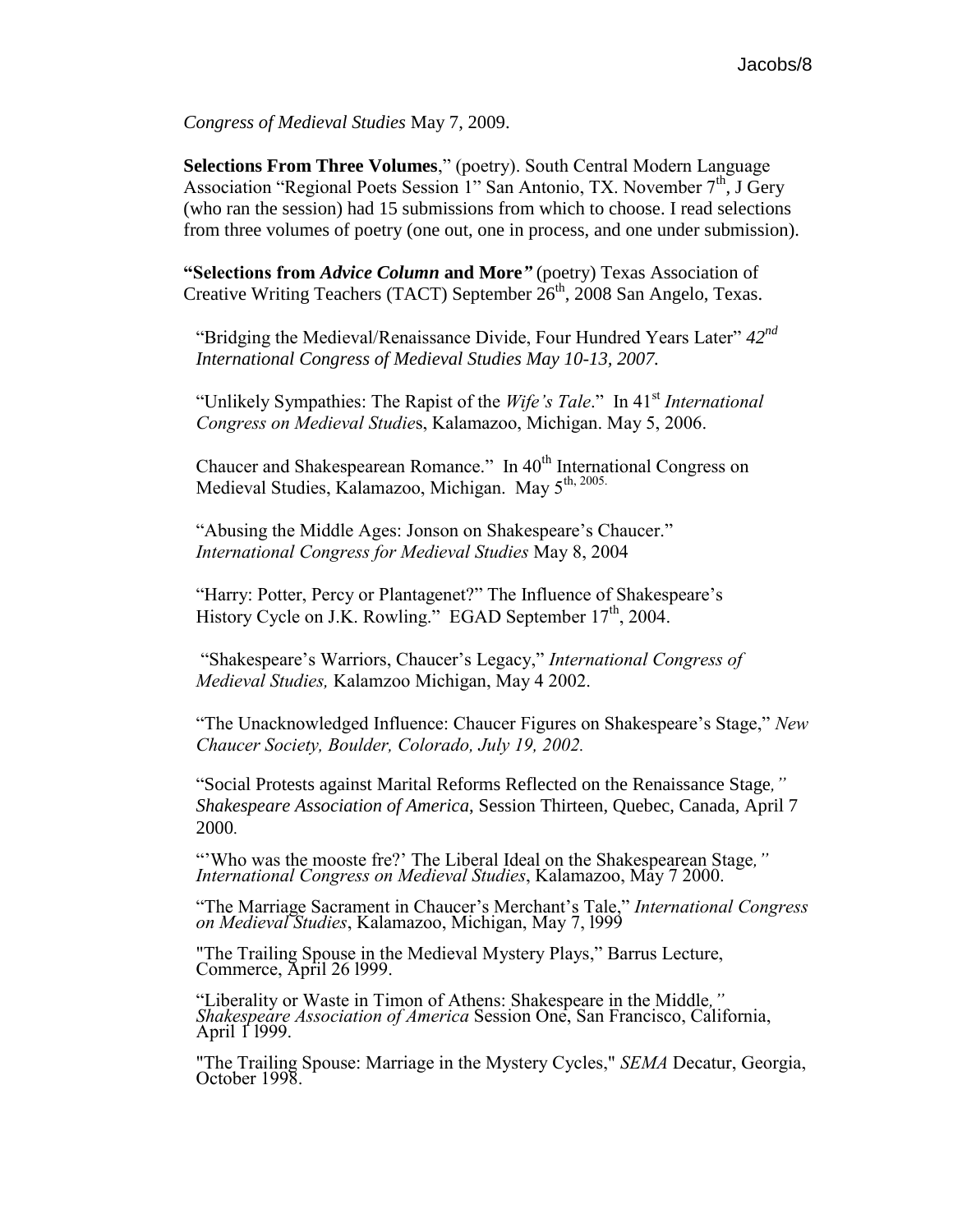"Wives, Vows, and Property in the Canterbury Tales*," International Congress of Medieval Studies*, Kalamazoo, May 1998.

"Women as Spectators: What They Watched, and Why," *Shakespeare Association of America*, Session XII, March 19, 1998.

"Mate or Mother: Widows in the Canterbury Tales," *SEMA* Sept. 27, 1997.

"Women and Marital Property in Chaucer's England," *International Congress On Medieval Studies*, Kalamazoo, May 8 1997.

"The Widow on the Renaissance Stage," *Shakespeare Association of America* Session VII, March 27, 1997.

"Marriage Contracts on the Renaissance Stage" *South Central MLA*, San Antonio, Nov 1, 1996.

"Renaissance Marriage Contracts on Stage: Unlawful Unions*" Shakespeare Association of America*. Session XXIII, April 11, 1996.

Shakespearean Analogies, with "Hamlet, Hoffman, and Elation on the Renaissance Stage," *Shakespeare Association of America,* March 24, 1995.

"New Poems," *Conference of College Teachers of English,* Waco, TX, March 3, 1995.

"And One We Feel is Ours...James Merrill," *South Central Modern Language Association*, Houston, Texas, October 27. 1995.

"Rewriting the Marital Contract: Adultery in the *Canterbury Tales*." *South Central Modern Language Association*, New Orleans, LA, November 1994.

"This Goddess *Delivers*: Revenge in the *Tragedy of Hoffman," Shakespeare Association of America*, Albuquerque, NM, April 14, 1994.

"Selected Poems." *Philological Association of Louisiana*, Lake Charles, LA, March 19, 1994

Judgment in *The Revenger's Tragedy*, or, the Audience Beguiled*," Philological Association of Louisiana*, Lake Charles, LA, March 18, 1994.

"Five New Poems," *Mesquite Literary Festival*, Eastfield College, Mesquite, TX, March 1, 1994.

"The Metamorphosis of Shakespeare's Young Wit," *Mid-Hudson MLA*, December 2, 1986.

"Silencing St. Jerome: The Wife of Bath," Mid-Hudson MLA, December 2, 1985.

#### **Faculty Awards**

Provost's Award for Scholarship and Creative Activity May 2010.